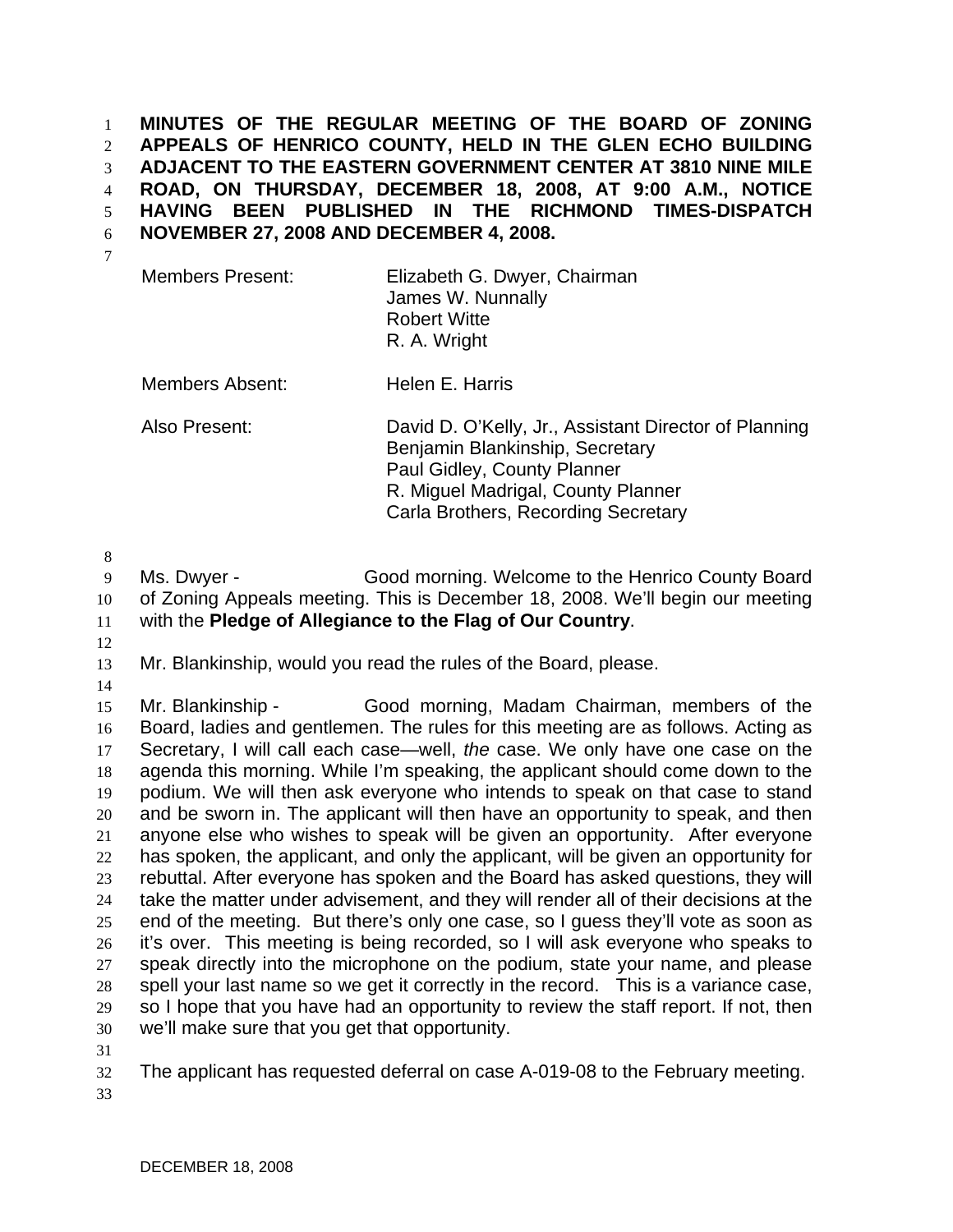**A-019-08 VIRGINIA LANDBANK COMPANY** requests a variance from Section 24-9 to build a one-family dwelling at 2421 Hartman Street (Montezuma Farms) (Parcel 801-728-7752), zoned R-4, One-family Residence District (Fairfield). The public street frontage requirement is not met. The applicant has 0 feet public street frontage where the Code requires 50 feet public street frontage. The applicant requests a variance of 50 feet public street frontage. 34 35 36 37 38 39 40 41 42 43 44 45 46 47 48 49 50 51 52 53 54 55 56 57 58 59 60 61 62 63 64 65 66 67 68 69 70 71 72 73 74 75 76 77 78 79 Ms. Dwyer - Do we need to vote on the deferral, Mr. Blankinship? Mr. Blankinship - Yes, you should. On a withdrawal, we usually don't, but a deferral we do. Ms. Dwyer - **All right. Case A-019-08, Virginia Landbank Company.** Is there a motion on the case? Mr. Nunnally - I move we defer it to the February meeting. Ms. Dwyer - Chay, do I have a second? Mr. Wright - Second. Ms. Dwyer - **Motion by Mr. Nunnally, seconded by Mr. Wright.** All in favor say aye. All opposed say no. The ayes have it; the motion passes. After an advertised public hearing, and on a motion by Mr. Nunnally, seconded by Mr. Wright, the Board, per the applicant's request, **deferred** application **A-019-08, Virginia Landbank Company's** request for a variance from Section 24- 9 to build a one-family dwelling at 2421 Hartman Street (Montezuma Farms) (Parcel 801-728-7752), zoned R-4, One-family Residence District (Fairfield). The public street frontage requirement is not met. Affirmative: Dwyer, Nunnally, Witte, Wright 4 Negative: 0 Absent: 1 **A-031-08 FRANK BLAKESLEE COX, JR**. requests a variance from Section 24-95(b)(6) to build a one-family dwelling at 16 S Cedar Avenue (Highland Springs) (Parcel 821-725-5422), zoned R-4, One-family Residence District (Varina). The total lot area requirement is not met. The applicant has 5,000 square feet total lot area where the Code requires 6,000 square feet total lot area. The applicant requests a variance of 1,000 square feet of total lot area. Ms. Dwyer - The state of the end anyone else here to speak to the case?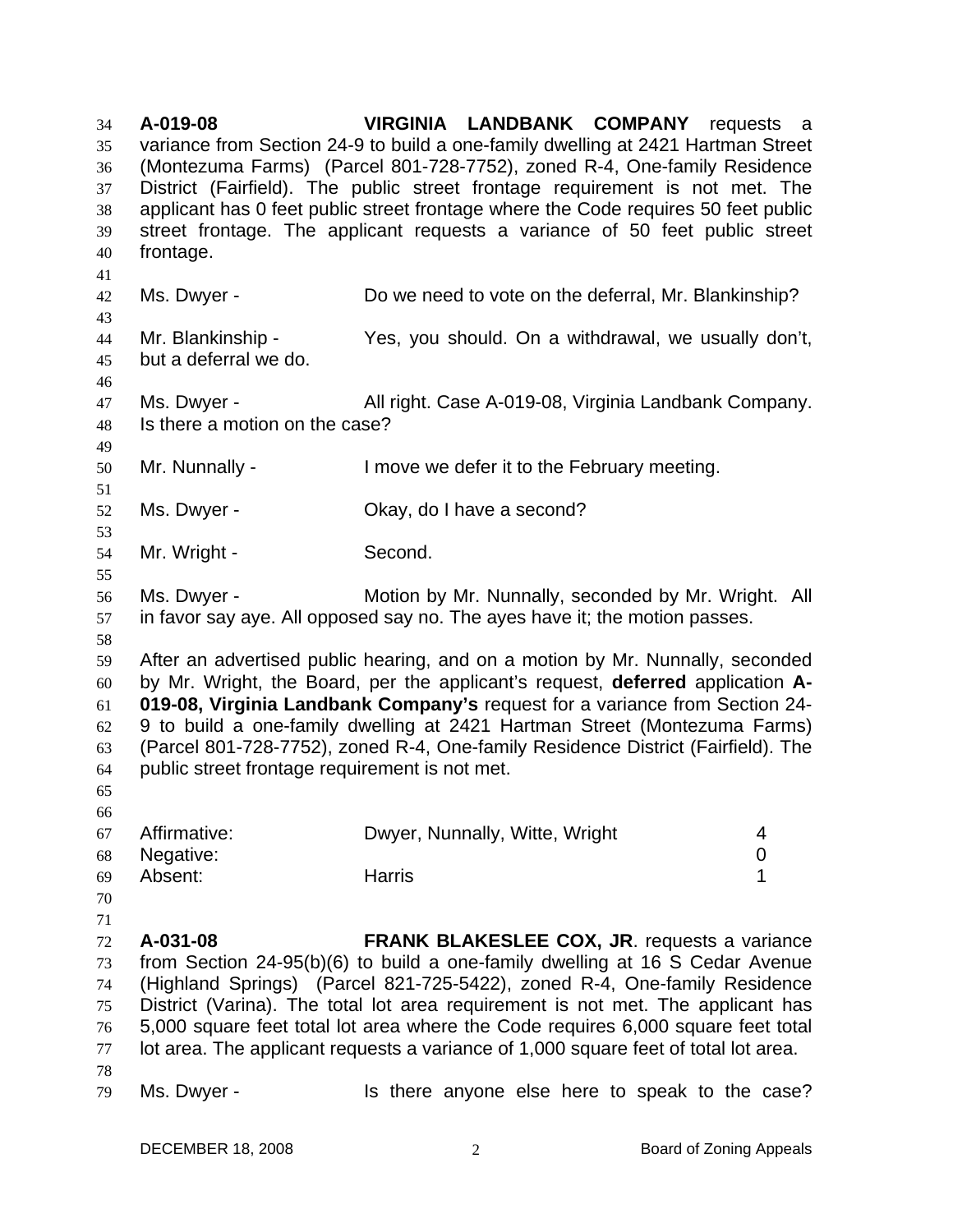80 Okay. If you're here to speak to the case, please stand and be sworn. 81 82 83 84 85 86 87 88 89 90 91 92 93 94 95 96 97 98 99 100 101 102 103 104 105 106 107 108 109 110 111 112 113 114 115 116 117 118 119 120 121 122 123 124 125 Mr. Blankinship - Would you raise your right hands, please? Do you swear the testimony you're about to give is the truth and nothing but the truth so help you God? Mr. Burruss - Yes sir. Ms. Dwyer - Please state your name, spell your last name, and state your case. Mr. Burruss - **Members of the Board, my name is Edmond Burruss,** land surveyor in Powhatan. I'm here, basically, to represent the owners of the property. If you look at the plat, the footprint allows the dwelling that is being proposed. It's consistent with a case last month that was approved for Sherry McCarthy, case number A-026-08. Basically, it's an area deficiency. This lot was created in 1905. Preceded the ordinances, I'm sure. I'll be happy to answer any questions. Mr. Nunnally - Who's the owner of this property now, Mr. Burruss? Mr. Burruss - Frank Blakesless Cox, Jr. Mr. Nunnally - Has he already bought the land? Mr. Burruss - That's the current owner. I represent Ridgefield Concepts, the contract purchaser of the property. Ms. Dwyer - The alize that we may have approved a similar case, but each case needs to stand on its own. Mr. Burruss - Yes ma'am. I just wanted to call your attention to that, yes ma'am. Ms. Dwyer - The Under the ordinance, which exception are you claiming under the variance ordinance? Mr. Burruss - Well, I'm not sure which exception it would be, but the total matter is it has an area deficiency. It's a lot of 5,000 square feet, and the R-4 District requires 6,000 square feet. This lot lies within the R-4 District. Ms. Dwyer - The Right. But there are certain bases for justifying a variance to our ordinance. My question is under which section of the Code are you claiming a variance?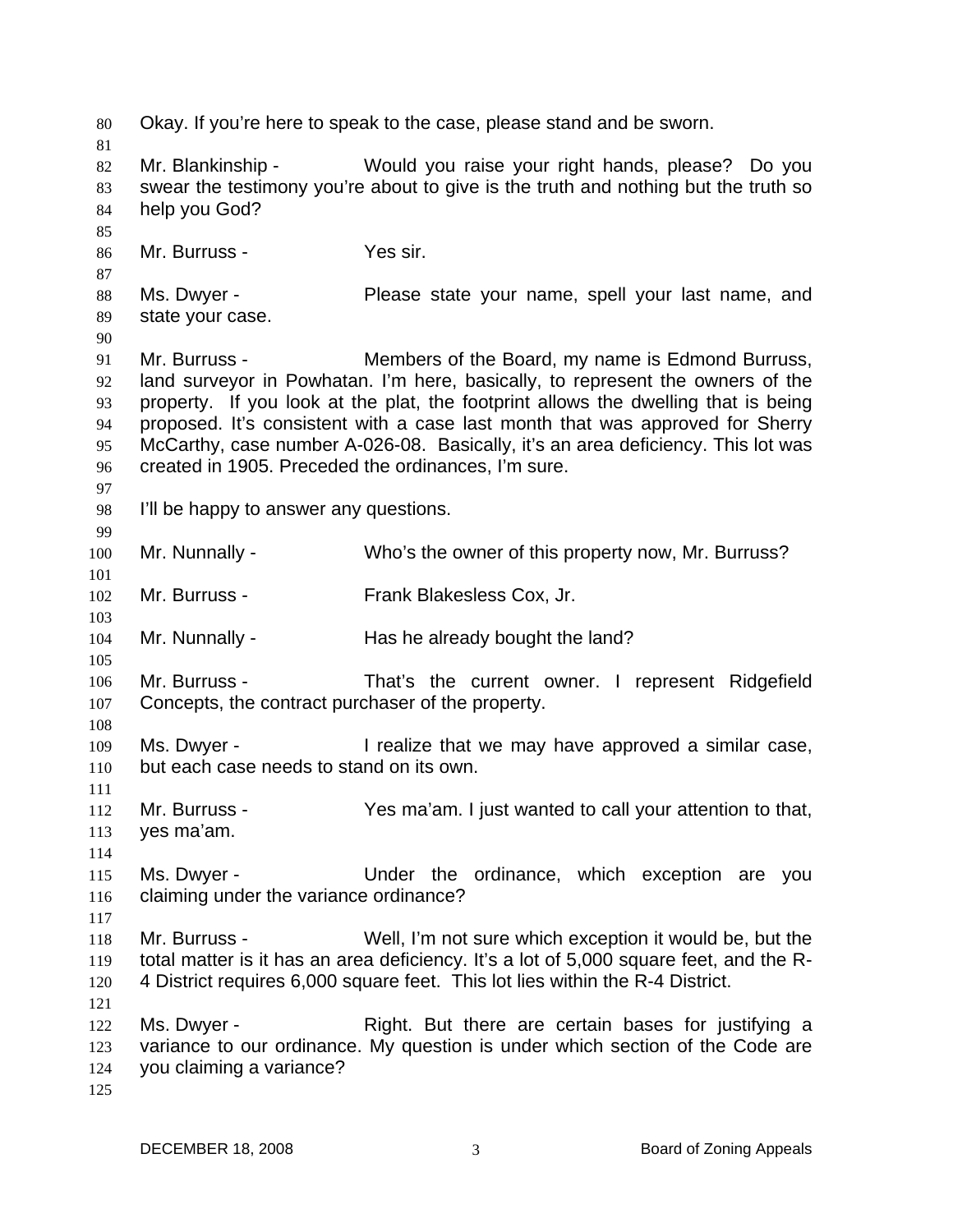Mr. Burruss - This is my first time representing. I just thought I was here to answer your questions, and represent the particular problems of the property. The ordinance requires a 6,000-square-foot lot in this district, and we only have 5,000 square feet. It's a lot that was created in 1905. 126 127 128 129 130 131 132 133 134 135 136 137 138 139 140 141 142 143 144 145 146 147 148 149 150 151 152 153 154 155 156 157 158 159 160 161 162 163 164 165 166 167 168 169 170 171 Mr. Nunnally - The Mr. Burruss, if this variance is approved, what type of house are you planning on putting there? Mr. Burruss - I have a picture in my file that was given to me. Mr. Blankinship - It's crossed in red and says, "Do not use plan." What should we draw from this picture? It hadn't been submitted with the case. Mr. Burruss - I don't know. I just represent the contract purchasers. That was in my file. I can't assure you exactly what they will build, but I assume that's what they're looking at. Ms. Dwyer - This is really of no value to us. I'd rather not put this in the file. Mr. Wright - Looks like to me, Madam Chairman, that we should have somebody here that knows something about the case, and can tell us what we need to know before we approve a variance of this nature. Ms. Dwyer - The All right. Should we defer this case as well? Mr. Blankinship - Should we hear from the other people before we decide? Mr. Wright - We could take the testimony of the other folks, so they won't have to come back. Ms. Dwyer - The All right. Any other opinions on that? Was there anyone else to speak to the case? Okay. I know that you were going to speak, but I thought I may have seen someone over on the other side. Okay. All right. Thank you, Mr. Burruss. Did you have anything else you wanted to say? Mr. Burruss - No. I might have some rebuttal. Ms. Dwyer - Okay, certainly. All right, you may come forward. Ms. Turner - Good morning. Ms. Dwyer - Good morning. Ms. Turner - Vicki Turner. T-u-r-n-e-r.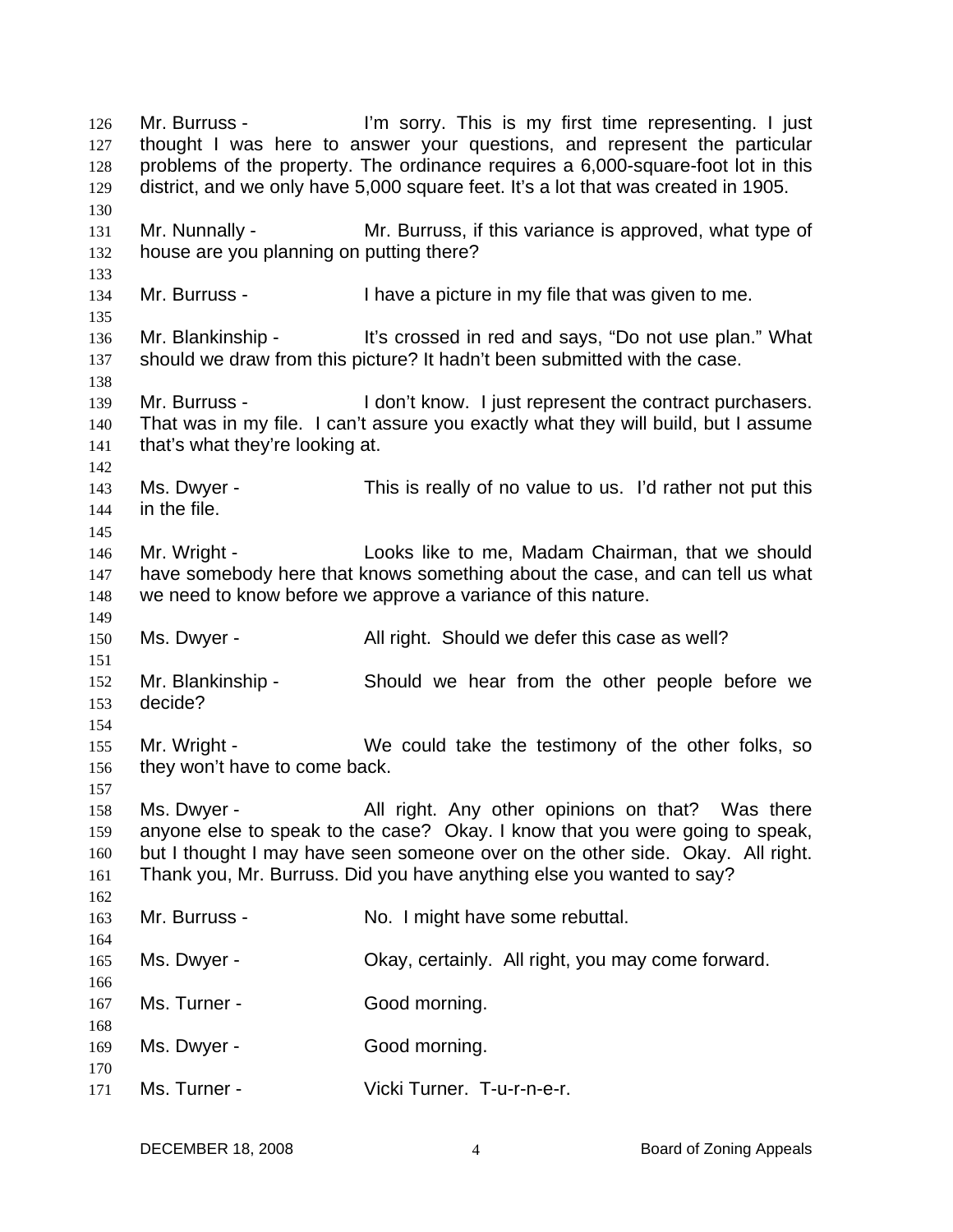| 172        |                                                                                                                                                                      |                                                                                 |  |  |
|------------|----------------------------------------------------------------------------------------------------------------------------------------------------------------------|---------------------------------------------------------------------------------|--|--|
| 173        | Mr. Haley -                                                                                                                                                          | I'm Bill Haley. H-a-I-e-y.                                                      |  |  |
| 174        |                                                                                                                                                                      |                                                                                 |  |  |
| 175        | Ms. Dwyer -                                                                                                                                                          | Thank you.                                                                      |  |  |
| 176        |                                                                                                                                                                      |                                                                                 |  |  |
| 177        | Ms. Turner -                                                                                                                                                         | I'm the owner of 12 South Cedar, right beside that lot.                         |  |  |
| 178        |                                                                                                                                                                      |                                                                                 |  |  |
| 179        | Ms. Dwyer -                                                                                                                                                          | Okay.                                                                           |  |  |
| 180        |                                                                                                                                                                      |                                                                                 |  |  |
| 181        | Ms. Turner -                                                                                                                                                         | It's not a very big lot. The flags are right against my                         |  |  |
| 182        |                                                                                                                                                                      | fence, and almost in the middle of my trees where they had marked it off.       |  |  |
| 183        |                                                                                                                                                                      |                                                                                 |  |  |
| 184        | Ms. Dwyer -                                                                                                                                                          | Is this your home?                                                              |  |  |
| 185        |                                                                                                                                                                      |                                                                                 |  |  |
| 186        | Ms. Turner -                                                                                                                                                         | Yes.                                                                            |  |  |
| 187        |                                                                                                                                                                      |                                                                                 |  |  |
| 188        | Ms. Dwyer -                                                                                                                                                          | Okay.                                                                           |  |  |
| 189        |                                                                                                                                                                      | The lot is to the left. If you're looking at the front of                       |  |  |
| 190        | Mr. Haley -                                                                                                                                                          |                                                                                 |  |  |
| 191<br>192 | that house, that lot is to the left right there. If you put a house there, she could<br>almost pass hamburgers out of her window to the next house. Mr. Cox sold her |                                                                                 |  |  |
| 193        |                                                                                                                                                                      | this house four or five years ago. When I went and inspected the house, I       |  |  |
| 194        |                                                                                                                                                                      | couldn't even see where the house should have even been sold. It needs a lot of |  |  |
| 195        |                                                                                                                                                                      | repairs. The roof has always leaked ever since she bought the home. I can't see |  |  |
| 196        | a house going there.                                                                                                                                                 |                                                                                 |  |  |
| 197        |                                                                                                                                                                      |                                                                                 |  |  |
| 198        | Mr. Wright -                                                                                                                                                         | Your lot is exactly the same size as the lot in                                 |  |  |
| 199        | question, isn't it?                                                                                                                                                  |                                                                                 |  |  |
| 200        |                                                                                                                                                                      |                                                                                 |  |  |
| 201        | Ms. Turner -                                                                                                                                                         | Yes, but the house is already there, so I didn't know                           |  |  |
| 202        | that.                                                                                                                                                                |                                                                                 |  |  |
| 203        |                                                                                                                                                                      |                                                                                 |  |  |
| 204        | Mr. Wright -                                                                                                                                                         | But it's the same size. You have the same situation in                          |  |  |
| 205        | so far as the square footage is concerned.                                                                                                                           |                                                                                 |  |  |
| 206        |                                                                                                                                                                      |                                                                                 |  |  |
| 207        | Ms. Dwyer -                                                                                                                                                          | Is it the same size?                                                            |  |  |
| 208        |                                                                                                                                                                      |                                                                                 |  |  |
| 209        | Mr. Wright -                                                                                                                                                         | Well, you can see it right here on the plat. Ms.                                |  |  |
| 210        | Turner's lot is right next to it to the right there.                                                                                                                 |                                                                                 |  |  |
| 211        |                                                                                                                                                                      |                                                                                 |  |  |
| 212        | Ms. Dwyer -                                                                                                                                                          | I didn't see a dimension for the side.                                          |  |  |
| 213        |                                                                                                                                                                      |                                                                                 |  |  |
| 214        | Mr. Blankinship -                                                                                                                                                    | There's another house on the other side, so it does                             |  |  |
| 215        | appear to be a 50-foot lot.                                                                                                                                          |                                                                                 |  |  |
| 216        |                                                                                                                                                                      |                                                                                 |  |  |
| 217        | Ms. Dwyer -                                                                                                                                                          | It is a 50-foot?                                                                |  |  |
|            |                                                                                                                                                                      |                                                                                 |  |  |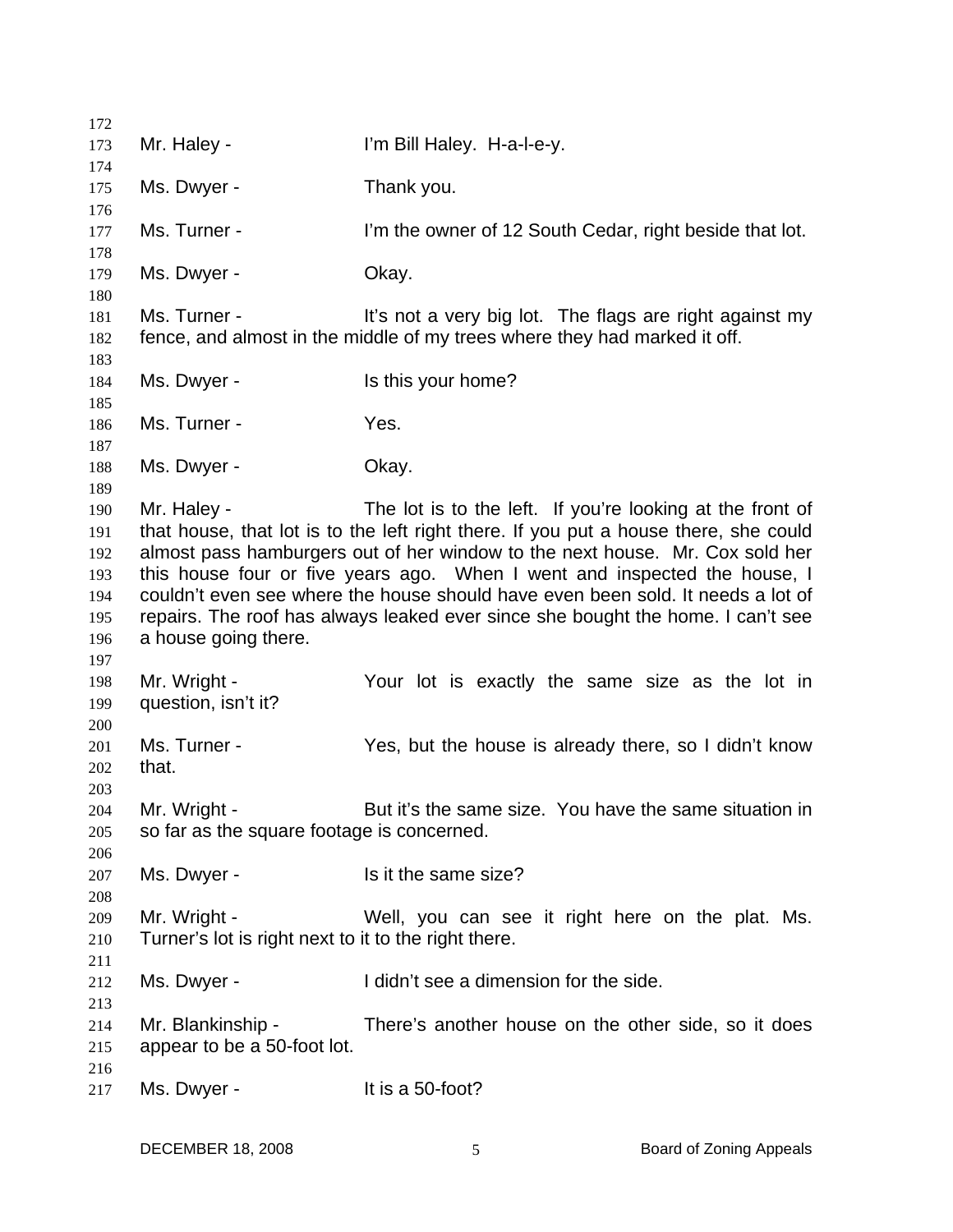| 218        |                                                                                      |                                                                                 |  |
|------------|--------------------------------------------------------------------------------------|---------------------------------------------------------------------------------|--|
| 219        | Mr. Wright -                                                                         | I looks the same to me.                                                         |  |
| 220        |                                                                                      |                                                                                 |  |
| 221        | Ms. Dwyer -                                                                          | Your address is 12 South Cedar?                                                 |  |
| 222        |                                                                                      |                                                                                 |  |
| 223        | Ms. Turner -                                                                         | Yes ma'am.                                                                      |  |
| 224        |                                                                                      | It's lot 16? Is that correct?                                                   |  |
| 225<br>226 | Ms. Dwyer -                                                                          |                                                                                 |  |
| 227        | Ms. Turner -                                                                         | Yes.                                                                            |  |
| 228        |                                                                                      |                                                                                 |  |
| 229        | Mr. Blankinship -                                                                    | We're going to get tied up on lot numbers and                                   |  |
| 230        | address numbers.                                                                     |                                                                                 |  |
| 231        |                                                                                      |                                                                                 |  |
| 232        | Ms. Dwyer -                                                                          | I know. We had that last time.                                                  |  |
| 233        |                                                                                      |                                                                                 |  |
| 234        | Mr. Haley -                                                                          | We'll be more than happy to sell Mr. Cox his house                              |  |
| 235        | back, and then he won't have this problem.                                           |                                                                                 |  |
| 236        |                                                                                      |                                                                                 |  |
| 237        | Ms. Dwyer -                                                                          | Your concern is that another house on this lot                                  |  |
| 238        | requiring a variance would crowd your home.                                          |                                                                                 |  |
| 239        |                                                                                      |                                                                                 |  |
| 240        | Ms. Turner -                                                                         | It would be like really close together.                                         |  |
| 241<br>242 | Ms. Dwyer -                                                                          | You have, it looks like, almost 13 feet between the                             |  |
| 243        |                                                                                      | edge of your house and the property line. This house, subject to this variance, |  |
| 244        |                                                                                      | would have only 7-1/2 feet between the house and your property line, according  |  |
| 245        | to the plat that's been submitted.                                                   |                                                                                 |  |
| 246        |                                                                                      |                                                                                 |  |
| 247        | Mr. Blankinship -                                                                    | That's the buildable area, so.                                                  |  |
| 248        |                                                                                      |                                                                                 |  |
| 249        | Ms. Dwyer -                                                                          | Oh, that's the buildable area?                                                  |  |
| 250        |                                                                                      |                                                                                 |  |
| 251        | Mr. Blankinship -                                                                    | The house would fit within that. It could be at least 20                        |  |
| 252        | feet between the two dwellings, possibly more.                                       |                                                                                 |  |
| 253        |                                                                                      |                                                                                 |  |
| 254        | Ms. Dwyer -                                                                          | All right.                                                                      |  |
| 255        |                                                                                      |                                                                                 |  |
| 256        | Mr. Wright -<br>square-foot lots?                                                    | How many other houses in this area are on the 5,000-                            |  |
| 257<br>258 |                                                                                      |                                                                                 |  |
| 259        | Mr. Blankinship -                                                                    | I think almost every lot in this block was developed—                           |  |
| 260        |                                                                                      | You see it in the aerial photograph there. Looks like at the corner with Read   |  |
| 261        |                                                                                      | Street, there are a couple of cases where two lots were combined. Then the one  |  |
| 262        | that you dealt with last month, the address which is 18. Otherwise, it looks like 3, |                                                                                 |  |
| 263        | 5, 7, 9, 11, 13, and 15, and then-                                                   |                                                                                 |  |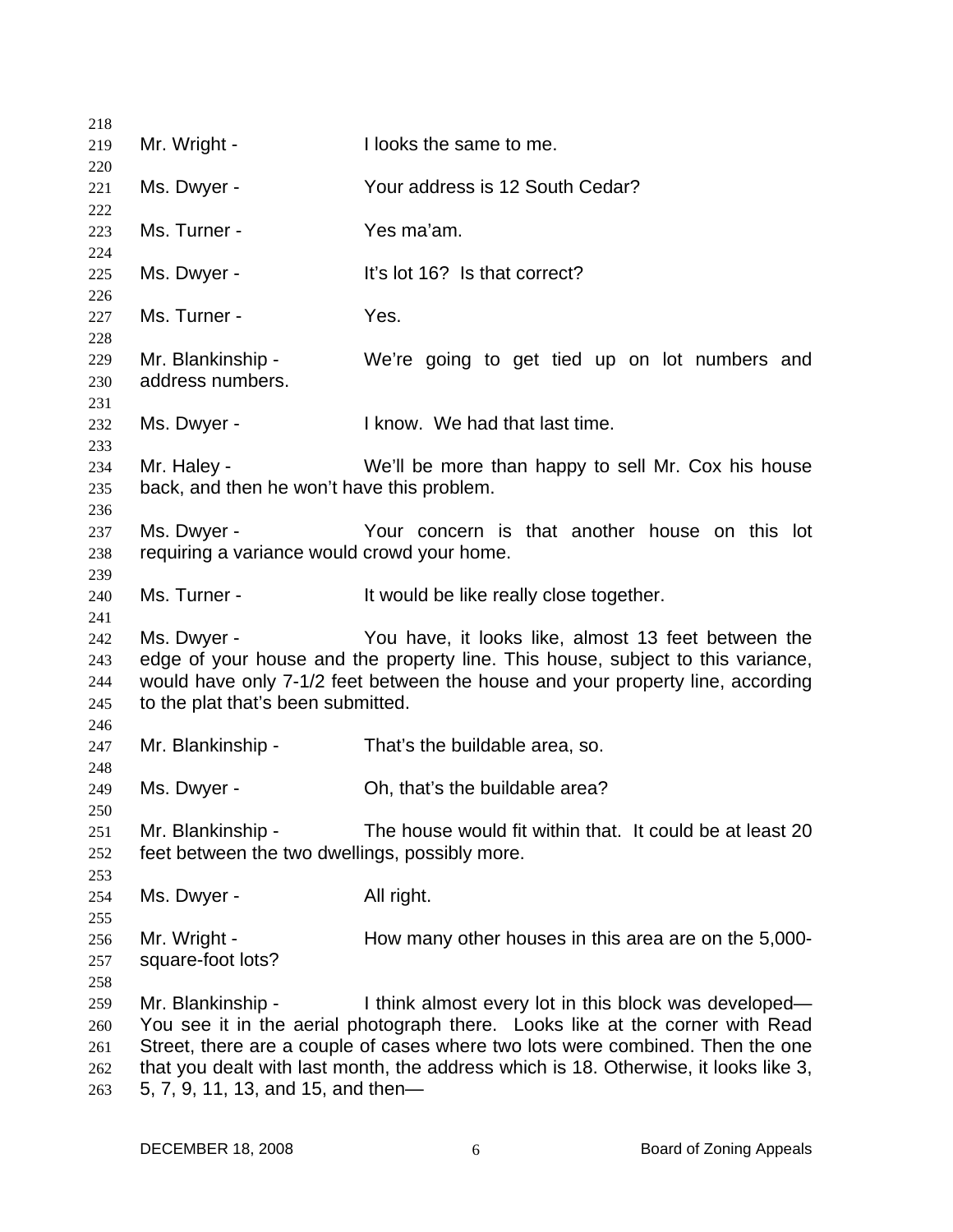Ms. Dwyer - The Are you talking— Mr. Blankinship  $-8$ , 10, and 12. I'm reading the address off the aerial photograph. Ms. Dwyer - Chay. Mr. Blankinship - Then 8, 10, and 12 are each a dwelling on a 50-foot lot. Mr. Wright - Five thousand square feet. Mr. Blankinship - Yes, yes. Each lot in the block is 50 feet wide and 100 feet deep. Mr. Wright - Is 18 South Cedar Street 5,000 square feet? That looks larger. Mr. Blankinship - That's the one you dealt with last month, and it's actually three lots that were bought, or at least were owned by the same person until last month's meeting. The house at 18 South Cedar straddles the lot line between two lots. You remember from last month, the lot to the rear of that fronts on South Beach, that's the one you granted a variance for last month. So, if you separated that, you're left with a 100-by-100-foot lot, with the house set right in the center. Mr. Wright - But that's more than 5,000 square feet. Mr. Blankinship - Right. That's 10,000 square feet. Mr. Wright - There's no problem with that. Mr. Blankinship - Right. Also, it's a pre-existing house. Most of the houses in that block were built prior to 1960. Ms. Dwyer - So, the homes were built prior to the ordinance being enacted. Mr. Blankinship - Yes ma'am. Ms. Dwyer - Mr. Blankinship, I noticed in the staff report you talked about the exception standards. Mr. Blankinship - Yes ma'am.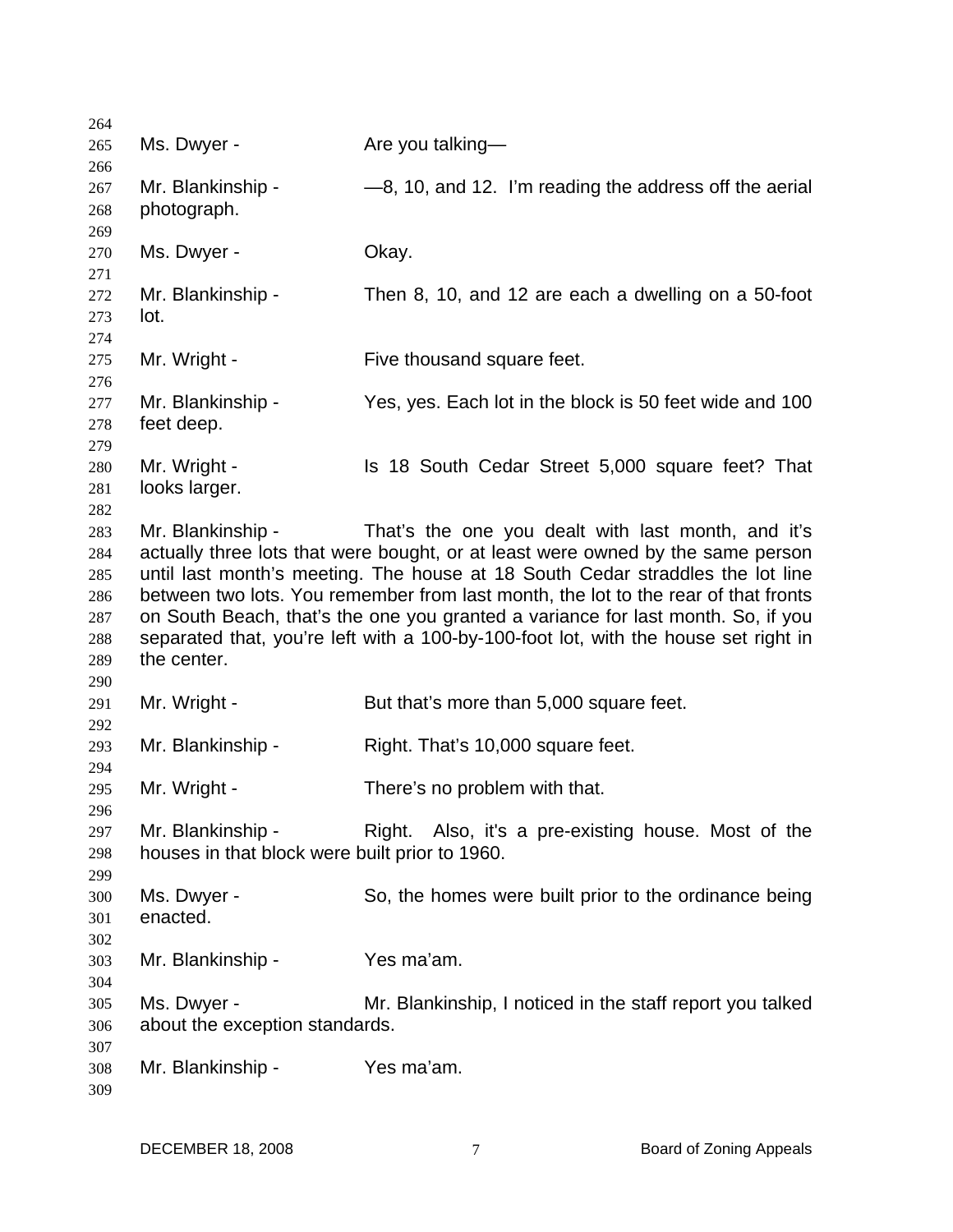Ms. Dwyer - Could you just briefly review? My understanding is those standards were enacted to allow smaller lots in cases where lots preceded the ordinance. 310 311 312

313

323

327

330

333

314 315 316 317 318 319 320 321 322 Mr. Blankinship - Right. When the comprehensive rezoning took place in 1960, the County recognized that there were many, many lots throughout the County that had already been developed under different standards—these prior to any zoning. Then some under the 33 zoning ordinance, and some after that, but prior to '60. And the zoning ordinance changed three or four times. The decision was made with the 1960 ordinance to set down the exception standards and say that any lot developed prior to 1960 that met those standards would be treated as a buildable lot on into the future. Not treated as a non-conforming lot, but treated as a lawful, buildable lot.

324 325 326 Now, this lot does not quite conform to even those exception standards, being 50 by 100. If it was 50 by 120, the applicant wouldn't be here today; they would just go get a building permit.

328 329 Ms. Dwyer - So, the exception standards apply to width, depth, and square footage?

331 332 Mr. Blankinship - Yes. The lot width, the lot area, and the setbacks are adjusted in most cases.

334 335 Ms. Dwyer - Chay. So, what's normally required for this lot is what, and then the exception standard allowed.

336

340

346

348

351

337 338 339 Mr. Blankinship - Today, an R-4 lot would require 65 feet of width, and 8,000 square feet of area. Under the exception standards, it's 50 feet of width, or 6,000 square feet of area.

341 342 Ms. Dwyer - So, we've already made an exception for this lot because it was developed before the 1960 ordinance.

343 344 345 Mr. Blankinship - Many of the lots in Highland Springs were developed originally at 50 by 120.

347 Ms. Dwyer - Right.

349 350 Mr. Blankinship - By setting the exception standard there, all of those lots were rendered buildable, rather than non-conforming.

352 353 354 355 Ms. Dwyer - I guess one could argue that the legislature has spoken here in the sense that they recognize that some lots created before 1960 were smaller than what they wanted after 1960, so they've made a statute that allows the smaller lots to be developed. In this case, normally we would require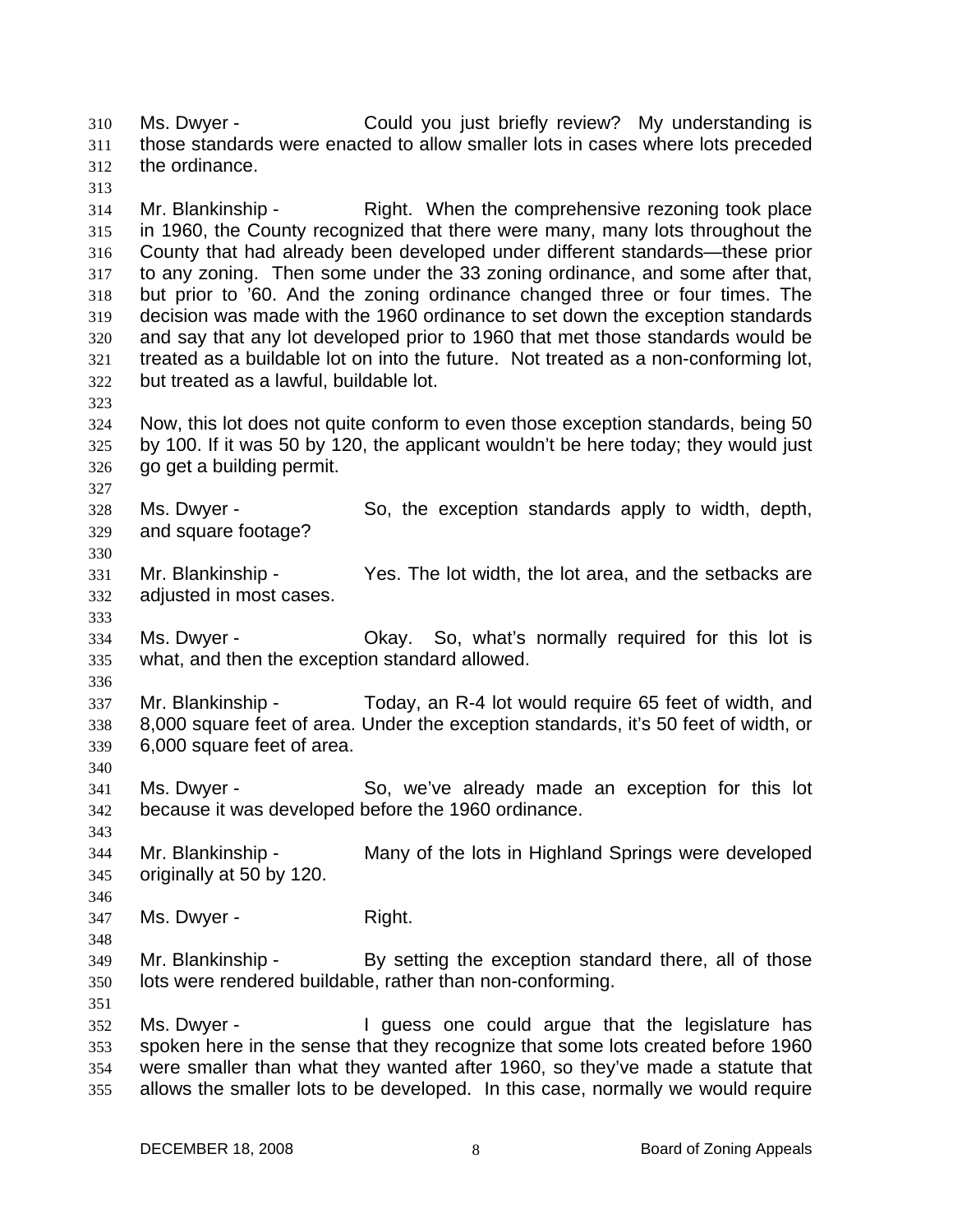a 65-foot lot, and we're only requiring 50. Normally, we're requiring an 8,000 square-foot lot, and we're only requiring 6,000 square feet. 356 357 358 359 360 361 362 363 364 365 366 367 368 369 370 371 372 373 374 375 376 377 378 379 380 381 382 383 384 385 386 387 388 389 390 391 392 393 394 395 396 397 398 399 400 401 Mr. Blankinship - Yes ma'am. Ms. Dwyer - Chay. Mr. Wright - 18 South Cedar Avenue has excessive frontage. Could not this lot be acquired—How much would it need to be within the 6,000 square feet? Mr. Blankinship - Actually, just 60 feet of frontage. Ten feet would bring it up to 60 by 100, which would be 6,000. Mr. Wright - They could acquire ten feet from the lot next door, they wouldn't be here. Mr. Blankinship - Right. Mr. Wright - That's one thing that should be explored here, because there is additional area on that lot next door to the left. Mr. Blankinship - Yes. Mr. Wright - If they acquired ten feet from that lot, it would still be conforming, the next door lot would. Mr. Blankinship - Yes sir. It would then be 90 by 100, or 9,000 square feet—90 feet of width and the setbacks— Mr. Wright - All they need is ten feet, and they could build it without a variance. These things should be explored, and I don't think the owner has proper representation to explore that. Ms. Dwyer - **Ms. Turner, Mr. Haley, do you have any other** comments you'd like to make? Mr. Haley - The Yes, I have one concern. Her concern is, you know, whether it's a rental house, whether it's a house for sale, or whether this owner intends to live there. She's a lady that lives with her daughter, and she has those concerns, whether it's going to be a rental house, whether it's going to be property that people move in and a year later down the road, or two years down the road, someone else moves in. There's a little difference when you sell a house or an owner's going to live in it compared to a rental property. Mr. Witte - We can ask Mr. Burruss to respond to that.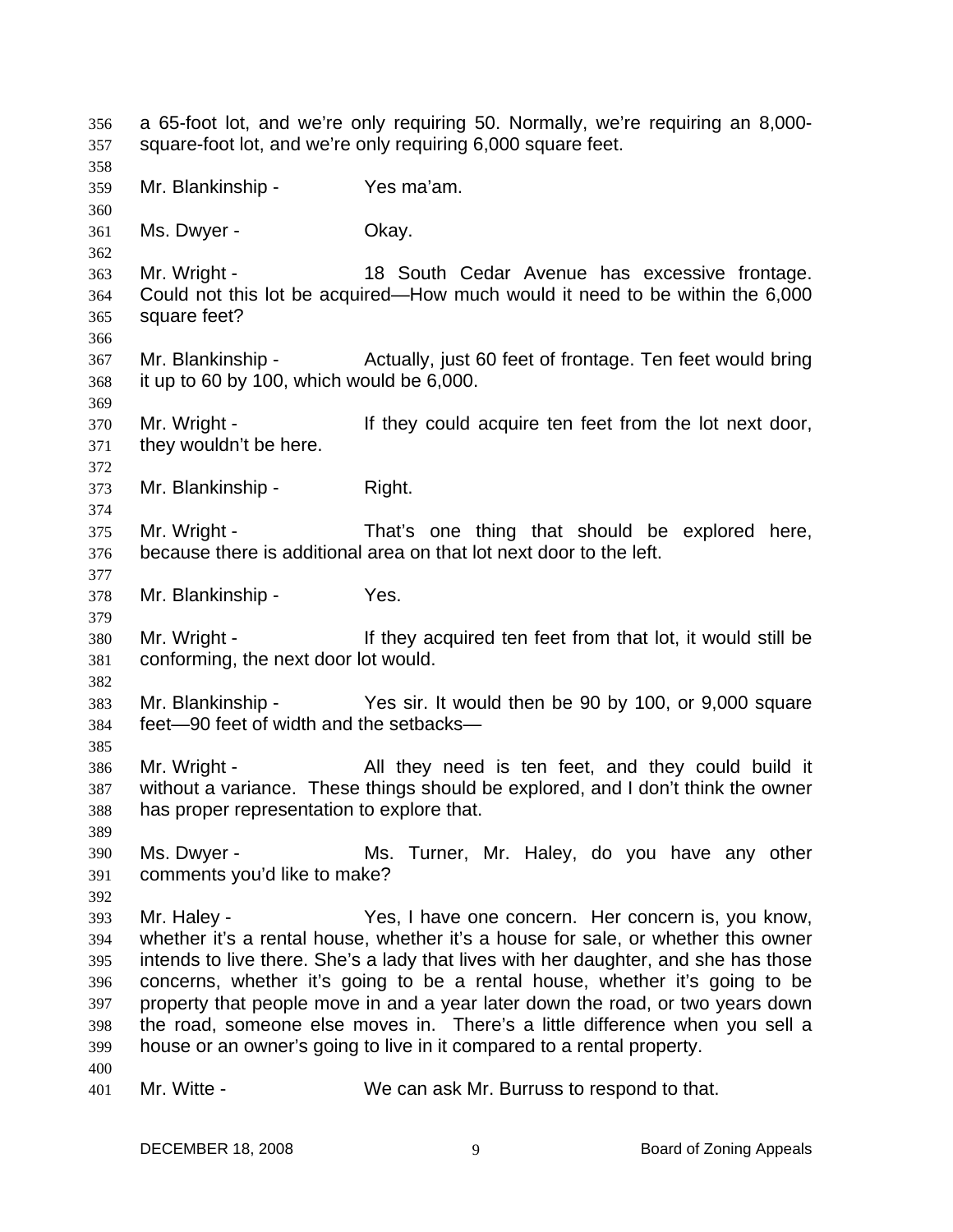402 403 404 405 406 407 408 409 410 411 412 413 414 415 416 417 418 419 420 421 422 423 424 425 426 427 428 429 430 431 432 433 434 435 436 437 438 439 440 441 442 443 444 445 446 447 Mr. Wright - The Are there any other rental properties in that area, or do you know? Mr. Haley - Next to Nine Mile Road when you turn off South Cedar, I think there are some properties right there that are rental properties. Ms. Dwyer - **CKAY. Thank you very much. Mr. Burruss, would you** like to take time for rebuttal? Mr. Burruss - I really don't have any information about whether it will be a rental. I just represent Ridgefield Concepts. We do believe, though, that the property, the fact that it is a recorded lot and it's such an old lot—1905, I think it is—that the merits of the lot itself should stand. I will explore the possibility of about ten feet. Mr. Wright - If it could be done, Mr. Burruss, you wouldn't have to be here. Mr. Burruss - Right, I understand. Mr. Wright - Would you want us to defer the case to give you an opportunity to look into that? Mr. Burruss - I certainly wouldn't want you to deny it. If that's the alternative, yes sir. Ms. Dwyer - **Anything else, Mr. Burruss?** Mr. Burruss - No, thank you. Ms. Dwyer - Okay. That closes the case. Do I have a motion on the case? Mr. Witte - The Music Company of the Imake a motion we defer it. Ms. Dwyer - Ckay. Motion by Mr. Witte to defer it. Do I have a second? Mr. Wright - Second. Ms. Dwyer - Second by Mr. Wright. All in favor say aye. All opposed say no. The ayes have it; the motion passes. We will defer the case until January. Mr. Blankinship - Let me just mention that in January, we will back in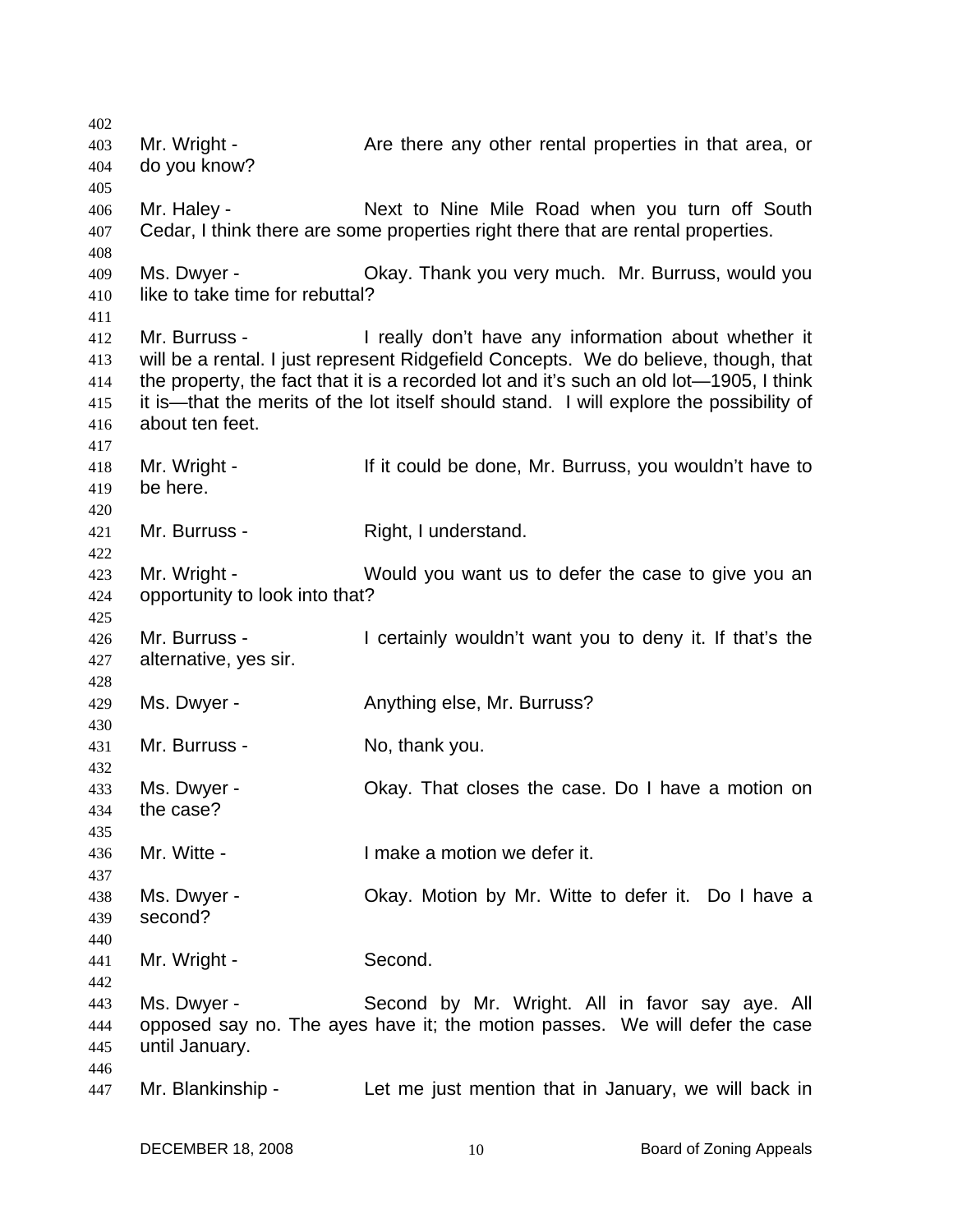our normal meeting room, which is at the West End Government Center. You will receive another notice. You're more than welcome to come. Your testimony from the record of this meeting will be taken into account. After an advertised public hearing, and on a motion by Mr. Witte, seconded by Mr. Wright, the Board, per the applicant's request, **deferred** application **A-031- 08, Frank Blakeslee Cox, Jr.'s** request for a variance from Section 24-95(b)(6) to build a one-family dwelling at 16 S Cedar Avenue (Highland Springs) (Parcel 821-725-5422), zoned R-4, One-family Residence District (Varina). The total lot area requirement is not met. Affirmative: Dwyer, Nunnally, Witte, Wright 4 Negative: 0 Absent: Harris 1 Ms. Dwyer - What is the date of that, Mr. Blankinship? Mr. Blankinship - January the  $25<sup>th</sup>$ , I believe, but it's the fourth Thursday of January. Mr. Wright - I'll tell you. I have a calendar right here. Ms. Dwyer - All right. Mr. Wright -  $\mu$  January the  $22^{nd}$ . Mr. Blankinship - The  $22<sup>nd</sup>$ . Ms. Dwyer - The  $22<sup>nd</sup>$ . Mr. Blankinship - My mistake. Mr. Nunnally - Thank you, sir. Ms. Dwyer - Thank you, Mr. Burruss. Mr. Wright -  $\mu$  January 22<sup>nd</sup>. Ms. Dwyer - All right. That concludes the cases for today. Before we do the minutes—Well, we'll go ahead and do the minutes before we do any other business. Any amendments to the minutes from November? Mr. Wright - They looked pretty good to me. Ms. Dwyer - Thad a change on page 38. Since Ms. Harris isn't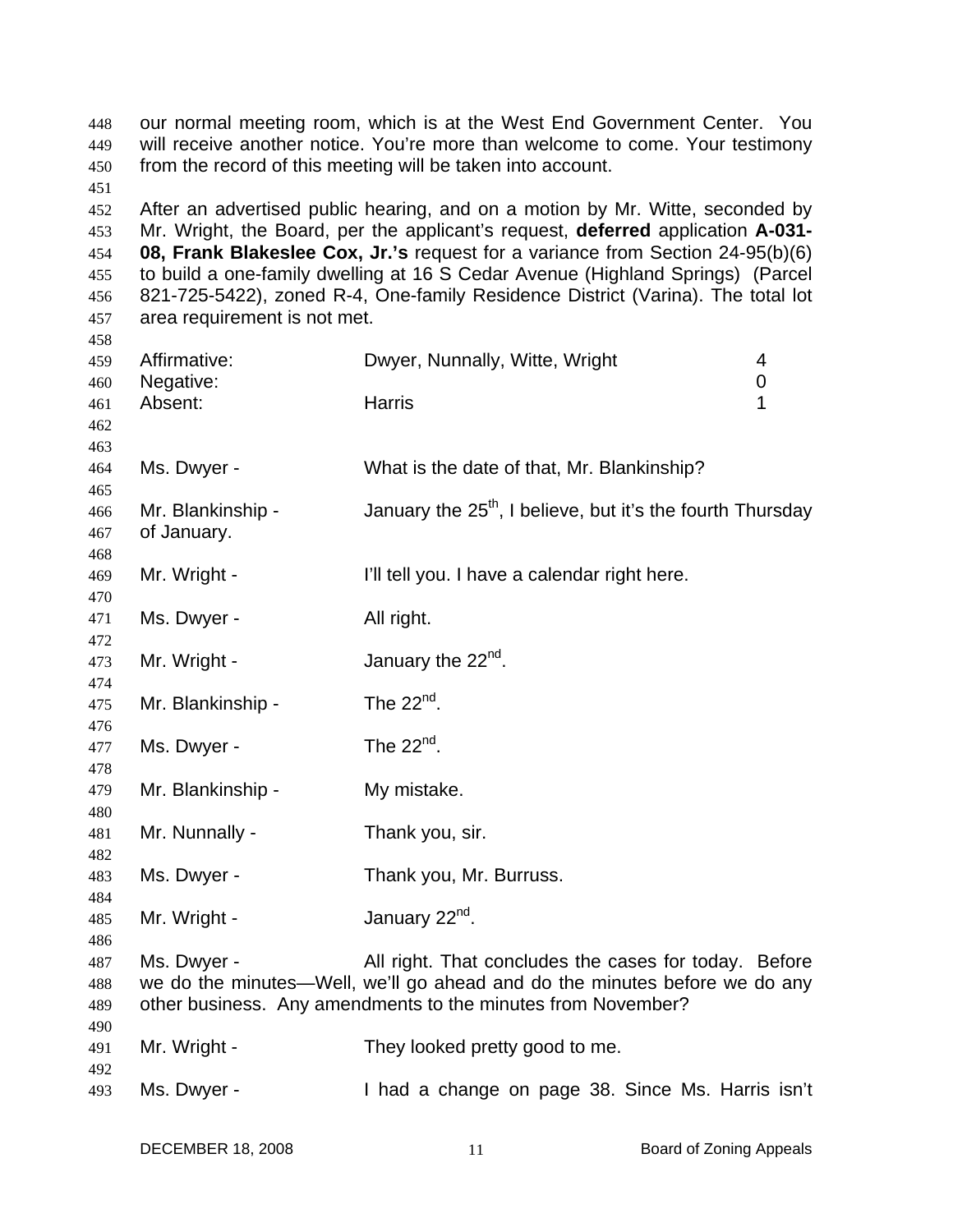here, I'm going to attribute something to her. On line 1714, page 38. I believe that was a conversation that Ms. Harris was having with the applicant. It says Ms. Dwyer; I think that was Ms. Harris. 494 495 496 497 498 499 500 501 502 503 504 505 506 507 508 509 510 511 512 513 514 515 516 517 518 519 520 521 522 523 524 525 526 527 528 529 530 531 532 533 534 535 536 537 538 539 Mr. Nunnally - What line is that? Ms. Dwyer - 1714. It just says Ms. Dwyer, it was Ms. Harris. Then page 80, line 3626. I think that's l-i-f-t, instead of l-i-s-t. It's inches of lift—l-i-f-t. Talking about the compaction standards. Okay. Mr. Wright - Which line was that? Ms. Dwyer - I lost it already. Mr. Wright - Two six. Right there. Okay. Ms. Dwyer - Thirty six twenty six. Anything else? Do we have a motion on the minutes? Mr. Wright - I move we approve the minutes as corrected. Mr. Nunnally - Second. Ms. Dwyer - **Motion by Mr. Wright, seconded by Mr. Nunnally to** approve the November minutes as amended. All in favor say aye. All opposed say no. The ayes have it; the motion passes. On a motion by Mr. Wright, seconded by Mr. Nunnally, the Board **approved** as corrected the **Minutes of the November 20, 2008** Henrico County Board of Zoning Appeals meeting. Affirmative: Dwyer, Nunnally, Witte, Wright 4 Negative: 0 Absent: Harris 1 Ms. Dwyer - **Mr. Blankinship, you sent us some other information** in our packet this month. Mr. Blankinship - Yes ma'am. Ms. Dwyer - What is the procedure for discussing that? Mr. Blankinship - I don't know that there is a procedure, or what sort of discussion the Board would like to carry on. As you know, because of your quasijudicial role, we are a little protective of you Board members, and ask applicants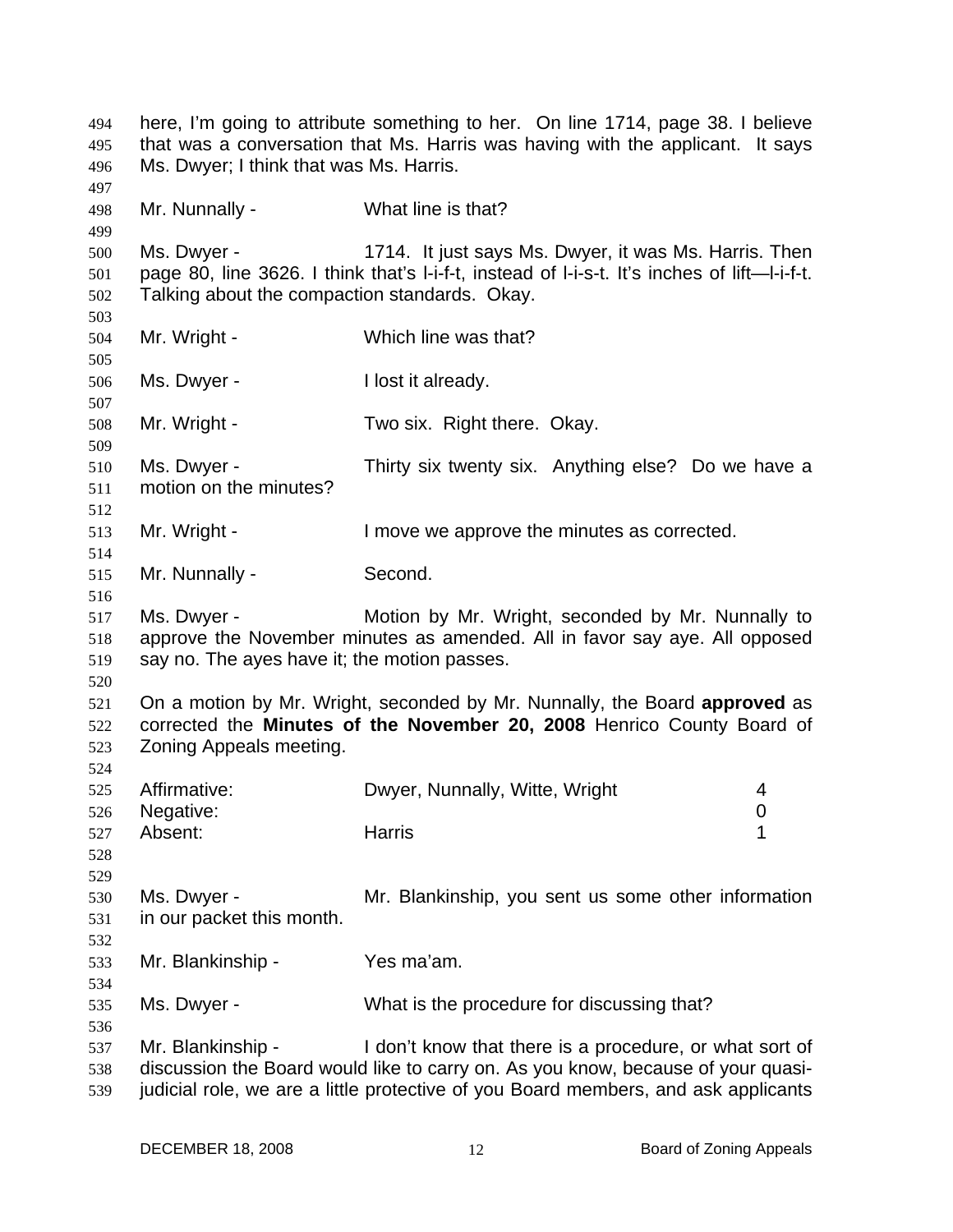and opponents both not to approach you directly, in order to prevent you from getting into ex parte conversations. 540 541 542 543 544 545 546 547 548 549 550 551 552 553 554 555 556 557 558 559 560 561 562 563 564 565 566 567 568 569 570 571 572 573 574 575 576 577 578 579 580 581 582 583 584 585 Ms. Dwyer - Right. Mr. Blankinship - When an individual says, "I want this information put before the Board," I feel more of a responsibility—I wouldn't say to that person, "Well, go approach the Board member yourself," as we might with a Planning Commissioner or a Board of Supervisors' member. At the individual's request, who is here this morning, I merely printed out the entire chain of e-mails, and submitted them to you for your review. Ms. Dwyer - The Any opinions by the Board about how we want to handle this material? Mr. Wright - It appears to me it's an issue of fact. First, I want to say I do not appreciate the language that was used in these e-mails. I want to go on record to that. Secondly, I think the only issue is that it's an issue of fact. If the staff has been conducting inspections, and in staff's opinion the applicant has met the conditions, then that's satisfactory to me. If the owner doesn't agree to that, the owner could get some independent body to do inspections, and rebut the staff. We rely on the staff. If the staff indicates that they have done their inspections, and it's satisfactory, then I'll take that. Ms. Dwyer - It seems to be it's an issue of compliance. Mr. Wright - The Muslim Mr. Wright - The Muslim Muslim Muslim Muslim Muslim Muslim Muslim Muslim Muslim Muslim Muslim Muslim Muslim Muslim Muslim Muslim Muslim Muslim Muslim Muslim Muslim Muslim Muslim Muslim Muslim Muslim Ms. Dwyer - There's an issue of compliance, what recourse does a citizen have? Obviously, we permit this business to operate under special exception, and we have a complaint that they're not in compliance. So, what is the appropriate course of action? Surely, there is recourse. Mr. Blankinship - Right. We have an inspector visit the site. Actually, we haven't even waited for the complaints. We've had an inspector out there every two weeks since the use permit was approved. Ms. Dwyer - Right. Mr. Blankinship - We have an inspection report and a photograph of the site for every two weeks since the use permit was approved. Ms. Dwyer - I understand. But if a citizen has a question about compliance, and they believe that a person is not in compliance with our conditions, is there an appeal, or is there way to be heard? Is there a forum or process to go through to have that considered, reviewed?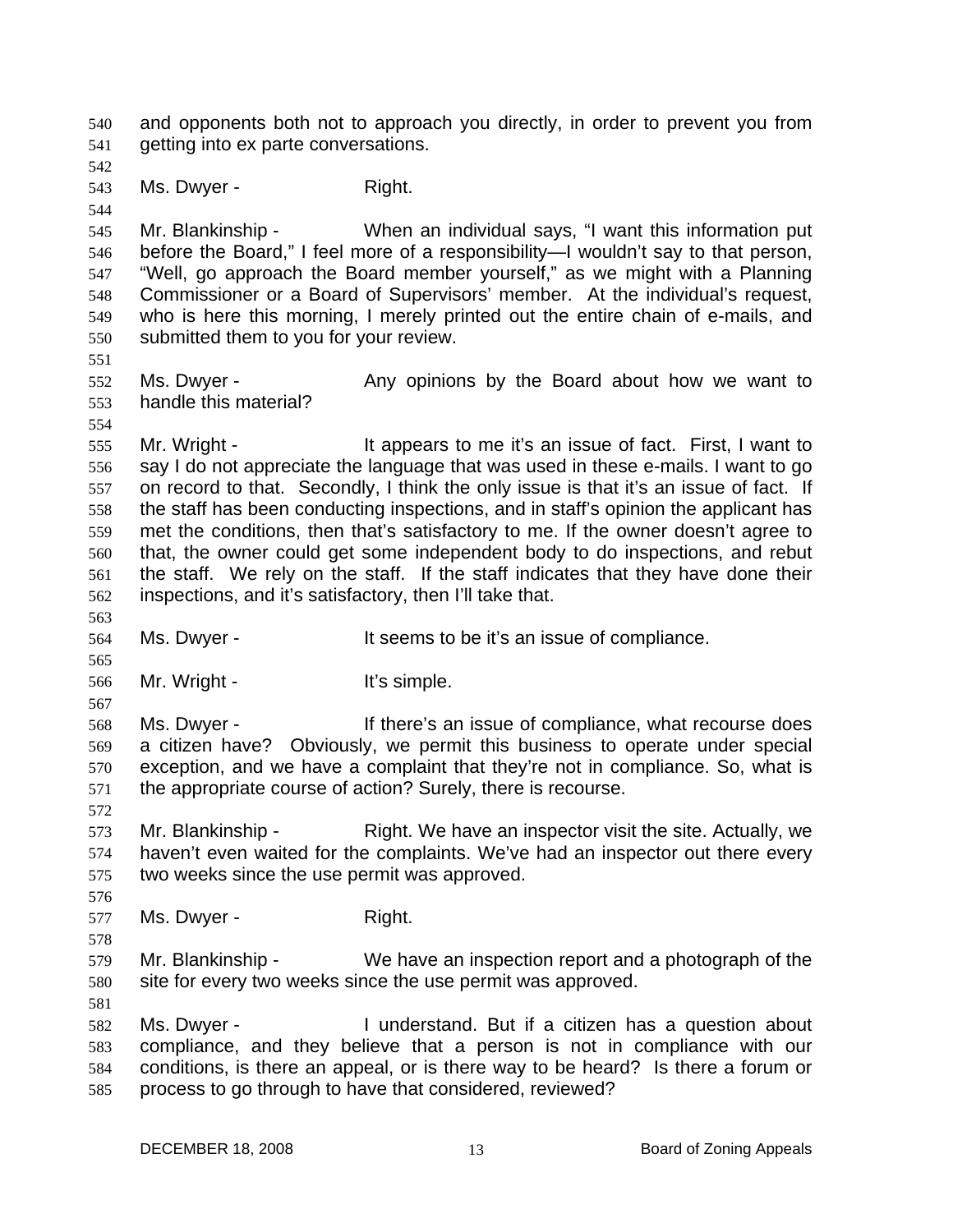586 587 588 589 590 591 592 593 594 595 596 597 598 599 600 601 602 603 604 605 606 607 608 609 610 611 612 613 614 615 616 617 618 619 620 621 622 623 624 625 626 627 628 629 630 631 Mr. Wright - The Looks like to me there should be some sort of procedure where they could appeal to the Board. If the holder of the use permit is not in compliance, they should have an opportunity to get the Board to decide one way or the other if they're not in compliance, and then what action we should take. Ms. Dwyer - Right, I agree. Surely, there's some avenue for us. Mr. Blankinship - When we had the complaints about the blasting out at Tidewater Quarry, that was an issue where we as a staff—not just our department, but Building Inspections, Public Works, and other departments—all felt that it was an open question. There was blasting going on. There was damage occurring. None of us felt that we had the expertise to know whether those dots were connected or not. So, we held a show-cause hearing where Tidewater Quarries was notified that we had credible allegations that they were in violation of their use permit, and they were required to come here and show cause why the Board should not revoke their conditional use permit. Ms. Dwyer - That was initiated by staff? Mr. Blankinship - Yes. Ms. Dwyer - Chay. Mr. Blankinship - In this case, the staff is confident that the applicant is in compliance with the conditions, but if the Board would like to call a show-cause hearing, we will certainly do so. Ms. Dwyer - We could initiate a show-cause, or if the—And I'm just asking this as a procedural matter. If the staff issues a letter to the citizen and says, "We believe the applicant is in compliance," is that an appealable decision? Seems to me that they could appeal that under the appeal procedure. Mr. Blankinship - Possibly, I don't know. Ms. Dwyer - Chay. Mr. Wright - Looks like the property owner next door should have some recourse. Ms. Dwyer - The Right, I agree. Anybody else have any thoughts about it? It looks like we have two possible procedures. One is the Board could issue a show-cause as to whether the applicant remains in compliance. Secondly, the staff could issue an official decision saying we believe as a staff that the applicant is in compliance, and then that could be appealed. Any Board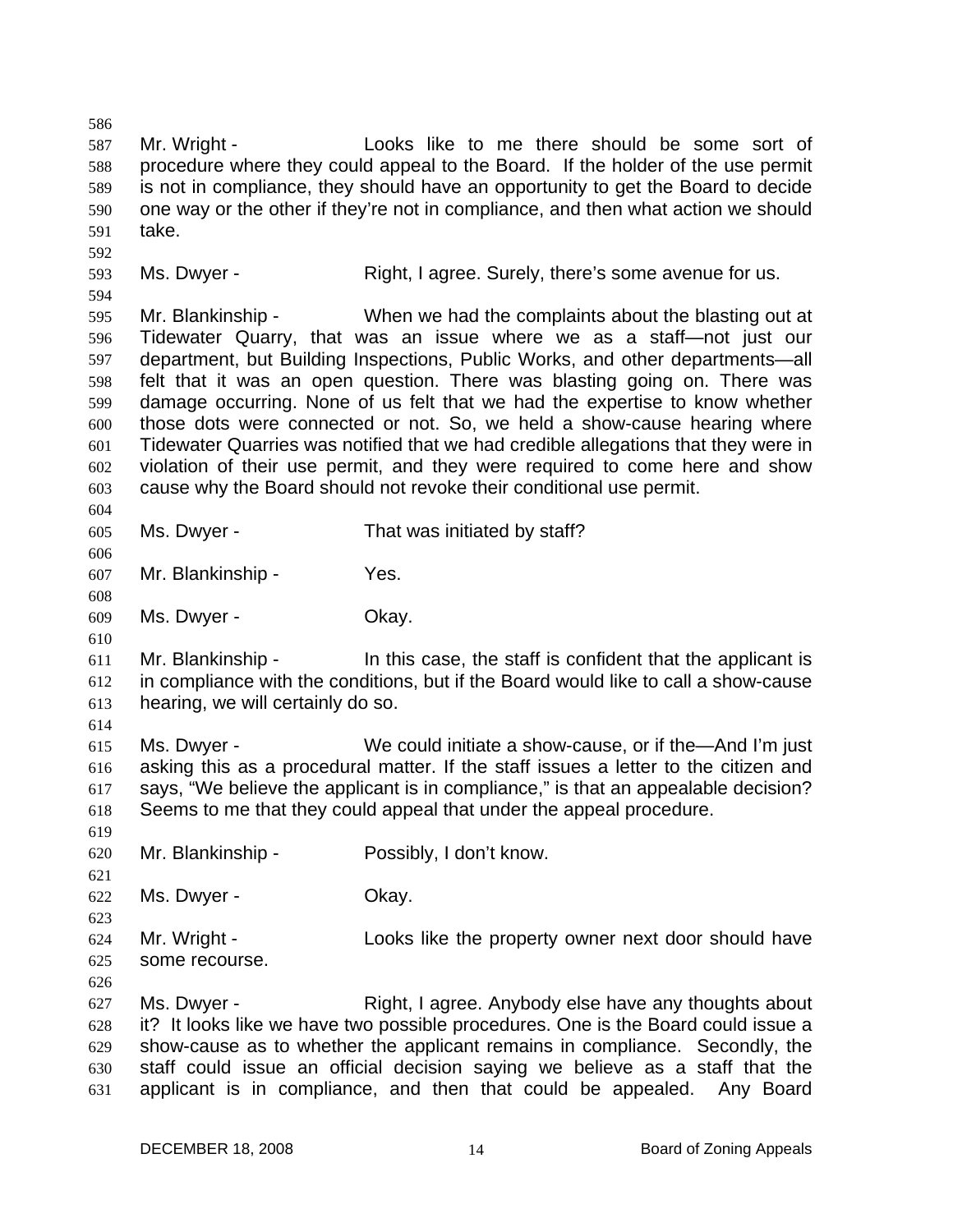members have any thoughts? Do we want to issue this show-cause? Do we want to do that, or do we want to ask staff to make the decision? 632 633 634 635 636 637 638 639 640 641 642 643 644 645 646 647 648 649 650 651 652 653 654 655 656 657 658 659 660 661 662 663 664 665 666 667 668 669 670 671 672 673 674 675 676 677 Mr. Witte - The Personally don't think we need to issue the showcause. The staff, evidently, is satisfied that they're compliant. Unless there's some additional proof, other than a couple of e-mails, I don't see where it's necessary for us to have that show-cause meeting. Ms. Dwyer - Chay. Any other thoughts? Mr. Wright - My thought is I agree in that we stand by the staff, but somebody should have a right to appeal that. Ms. Dwyer - In light of that, why don't we ask staff to issue an opinion to the complainant, and say in our opinion, the applicant is in compliance. That is a decision which is appealable to the Board under the ordinance. Mr. Wright - Then the owner of the use permit would have a right to come in and defend its position. Ms. Dwyer - Exactly. So, we would have a hearing on the compliance issue. Mr. Blankinship - Right, if the appeal is lodged by the neighbor. Ms. Dwyer - Correct. Mr. Blankinship - The last time we met on this with the Director of Planning, he did suggest to us a more aggressive protocol, if you will, of inspections. So, we are now inspecting this site three days each week. We've programmed that to continue into January. I think about the  $16<sup>th</sup>$  of January will be the end of that cycle of inspections. So, I'll speak to the Director about issuing a written report at the end of that period, if that meets with your approval. Mr. Wright - Could we send the next door neighbor a copy of those inspections? Mr. Blankinship - We certainly will. Ms. Dwyer - All right. Mr. Witte - The Have the owners been notified that the inspection process has changed from the original? Mr. Blankinship - Yes.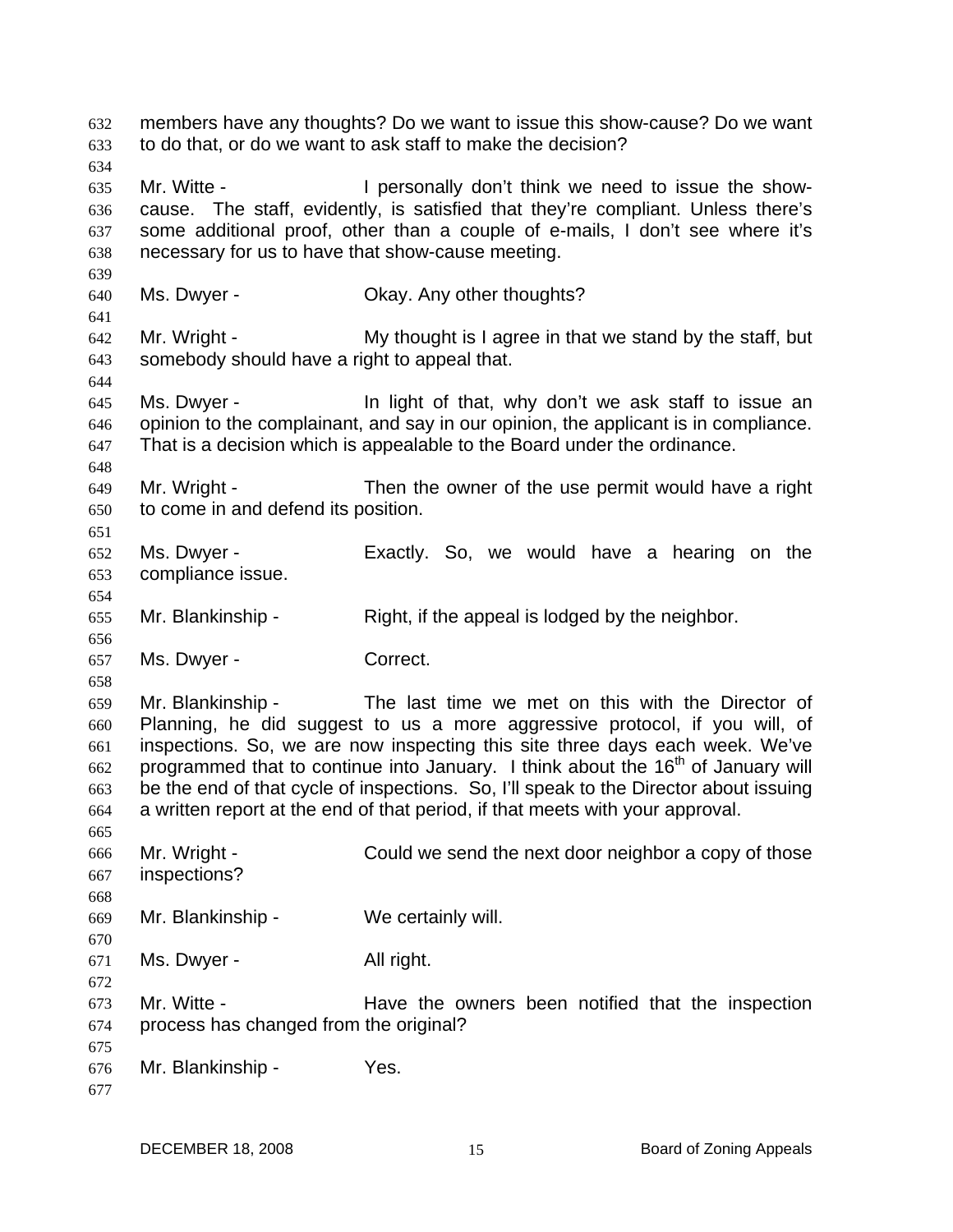678 Mr. Witte - Do they have any issue with that? 679 680 681 682 683 684 685 686 687 688 689 690 691 692 693 694 695 696 697 698 699 700 701 702 703 704 705 706 707 708 709 710 711 712 713 714 715 716 717 718 719 720 721 722 723 Mr. Blankinship - Well, they feel like they're being harassed. Mr. Witte - Well, I can see that, too. Ms. Dwyer - Having looked at the e-mails, let me ask a question about the inspection process. Are the inspectors not permitted to go on site? I know when I was on the Planning Commission, we had blanket authority to enter any site about which a case had been filed. I know the inspectors probably as a matter of course want to be respectful of the landowners, and not just barge in, but what are the limits of what they can do? Mr. Blankinship - On the biweekly inspections that I've been describing, we have gone on the site every two weeks. They have walked the site every two weeks. Ms. Dwyer - Chay. Mr. Blankinship - The concern that was expressed was that we don't want to be going on this property every day, even with their permission. Ms. Dwyer - Right. Mr. Blankinship - We don't want to get into a position where we're harassing them, especially where we don't see any violation. Ms. Dwyer - Okay. So, as a matter of courtesy, we ask permission to come on site. Mr. Blankinship - Right. Ms. Dwyer - But we don't— Mr. Blankinship - The inspections we're doing right now every other day, we're not entering on site every other day. We will continue to enter the site every two weeks, but the others will be conducted from the right-of-way. You can see the entire four-acre pasture fairly well from the right-of-way. You can't see the barn area as well. Ms. Dwyer - All right. I don't guess we need to take a vote on this, but we would ask staff—I think it's the consensus of the Board that we ask staff to make an official decision about the state of compliance in this case. And also if you would notify by this letter what the procedures are for appeal. Mr. Blankinship - Okay.